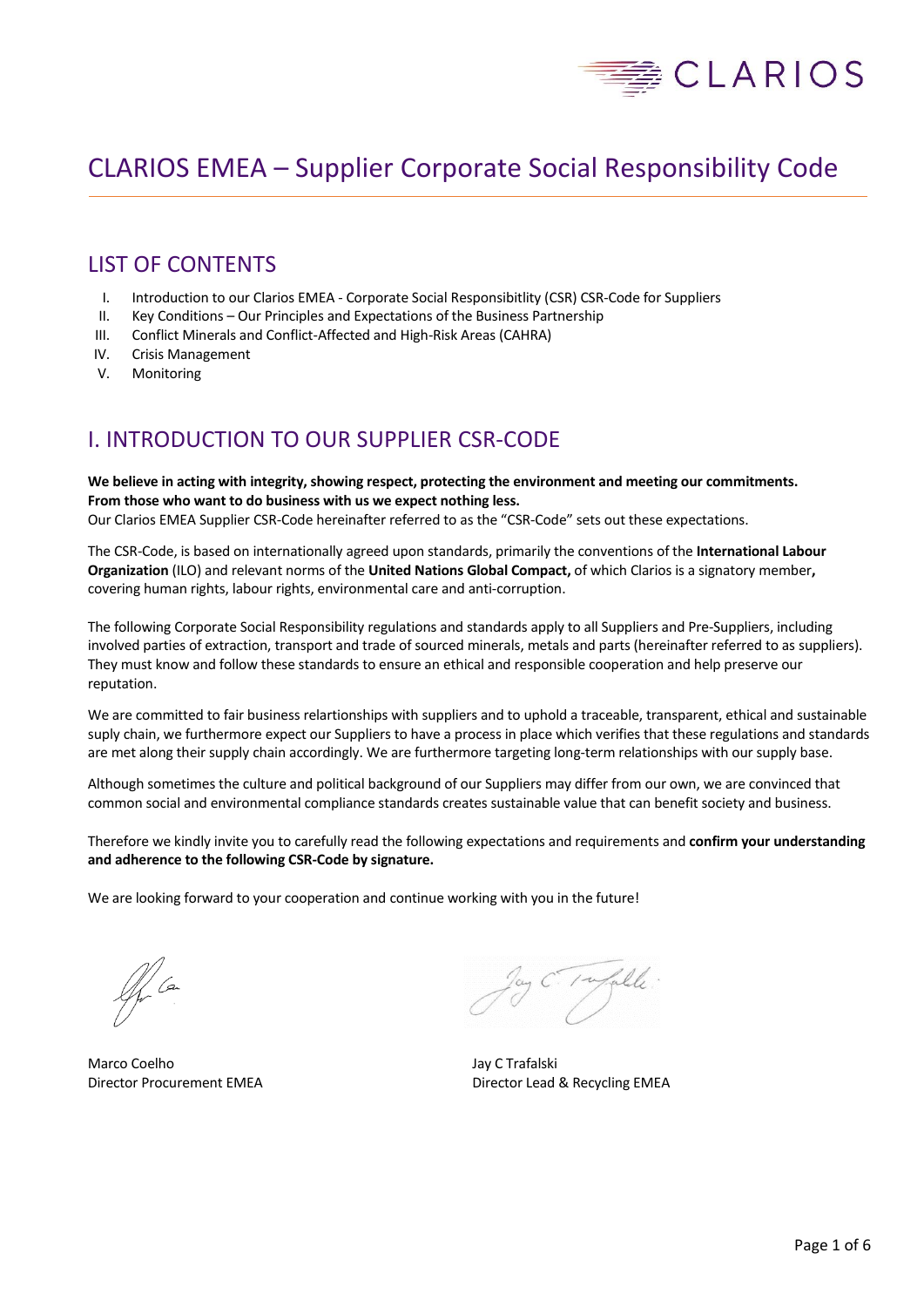# II. KEY CONDITIONS – OUR PRINCIPLES AND EXPECTATIONS OF THE BUSINESS PARTNERSHIP

## **TRANSPARENCY AND ADHERENCE TO LAWS AND REGULATIONS**

The principles set out in this CSR-Code are minimum requirements. Suppliers must always comply with applicable international and national laws, regulations and conventions. If applicable international and national laws, regulations and conventions are stricter than this CSR-Code, they shall prevail.

**The key conditions of our understanding of due diligence are in line with the UN Global Compact and ILO Conventions.**  The below-mentioned explanations will outline our expectations and requirements to these key conditions.

#### **HUMAN RIGHTS**

| <b>Fundamental Human Rights</b>                            | We are committed to upholding an ethical and transparent supply chain that is free<br>of child labour, forced labour, slavery and human trafficking.<br>All employees, regardless of employment form, shall be treated fairly, with dignity<br>and respect, in accordance with international human rights. Suppliers must have<br>adequate procedures for compliance and remedial of human rights violations.                                                                                                                                                                                                                                                                                             |
|------------------------------------------------------------|-----------------------------------------------------------------------------------------------------------------------------------------------------------------------------------------------------------------------------------------------------------------------------------------------------------------------------------------------------------------------------------------------------------------------------------------------------------------------------------------------------------------------------------------------------------------------------------------------------------------------------------------------------------------------------------------------------------|
| Right to Life, Liberty, Health<br>and Safety at Workplaces | Personal freedom and the right to life, liberty and personal security is what we<br>belive in. Moreover, safe working conditions and personal data security are key<br>expectations and should be upheld. This implies, that the workplace and the<br>execution of the work must not harm the health and safety of the employees.<br>Health at work and safe working practices as well as preventive actions should be<br>encouraged and pursued. All safety measures and prevention practices should be<br>communicated to all employees and if needed, trainings on practical adherence<br>should be provided. The same applies for all sub organizations/ sites that will be<br>used by the own staff. |

## **LABOUR**

| Freedom of Association and<br><b>Collective Bargaining</b> | All employees should have the right to set up or join workers' organizations,<br>including unions, for collective bargaining.                                                                                                                                                                                                                                                                                                                                                          |
|------------------------------------------------------------|----------------------------------------------------------------------------------------------------------------------------------------------------------------------------------------------------------------------------------------------------------------------------------------------------------------------------------------------------------------------------------------------------------------------------------------------------------------------------------------|
|                                                            | In case of law restrictions on the right of freedom of association or collective<br>bargaining, employees should be allowed to form representative bodies of their<br>interests as well as to being able to enter into direct exchange with the employer.<br>Moreover, an alternative option for freedom of association and collective<br>bargaining should be provided.                                                                                                               |
| No Forced Labour                                           | Suppliers must not use, be complicit in, or benefit from any forced or involuntary<br>labour. All kinds of slavery or forced labour, bonded labour or prison labour are<br>strictly prohibited.<br>No one shall be subject to working under the menace of any penalty or forced to<br>deposit money or original documents (such as passports, education certificates) at<br>the start of or during their employment. Employees must not be restricted in their<br>freedom of movement. |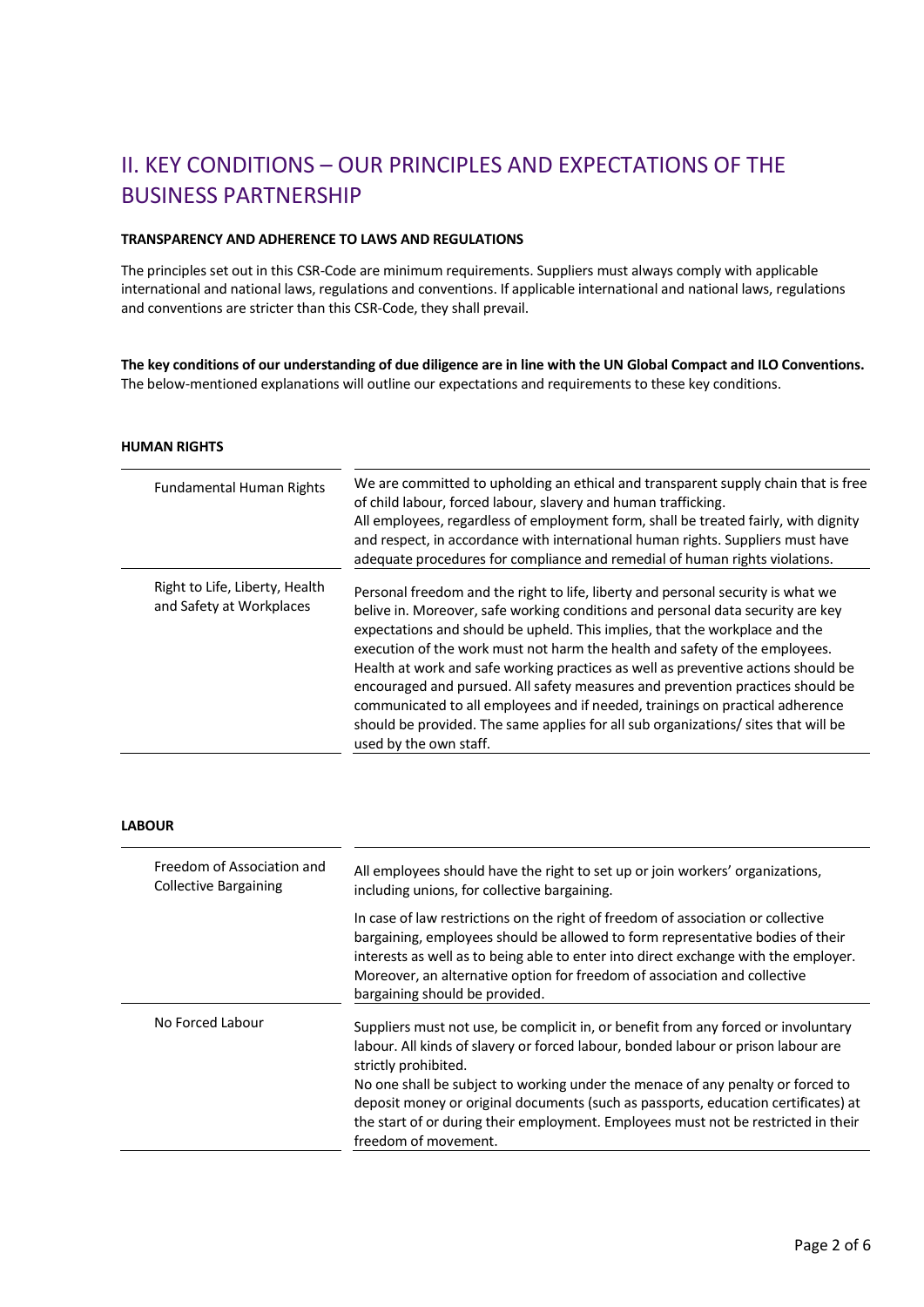| No Child Labour           | According to the ILO and UN conventions as well as national law, child labour is<br>strictly prohibited. Suppliers must not use, or support any use of, child labour or<br>other child exploitation The age of admission to employment must not be less than<br>the age of completion of compulsory schooling and in any case not less than 15<br>years (or 14, where national law permits it in accordance with the ILO convention<br>138).                                                                                                                                                                                                                                                                                                                                      |
|---------------------------|-----------------------------------------------------------------------------------------------------------------------------------------------------------------------------------------------------------------------------------------------------------------------------------------------------------------------------------------------------------------------------------------------------------------------------------------------------------------------------------------------------------------------------------------------------------------------------------------------------------------------------------------------------------------------------------------------------------------------------------------------------------------------------------|
| No Discrimination         | All staff and workers need to be treated equally. Discrimination will not be<br>tolerated. Discrimination includes but is not limited to gender, religion, age, race,<br>social background, caste, nationality, ethic and national background, membership<br>in a worker association, disability, sexual or political orientation, or any other<br>personal characteristics, will not be tolerated.                                                                                                                                                                                                                                                                                                                                                                               |
| <b>Working Conditions</b> | All employees should be treated with dignity and respect. Any kind of physical<br>punishment, psychological, sexual or verbal harassment and abuse, and any other<br>kind of mistreatment are prohibited. Disciplinary actions must be in compliance<br>with national law as well as international human rights standards and must not be<br>imposed on employees who report violations against this CSR-Code or national law.<br>Suppliers shall inform all employees of their employment conditions.<br>All employees are entitled to written employment contracts in a language<br>understandable to the employees that includes terms and conditions of the<br>employment, including remuneration and benefits, period of payment, leave<br>entitlement and period of notice. |
| <b>Wages and Benefits</b> | Suppliers shall ensure that employees are paid a wage which should at least meet<br>national or industry minimum standards and at least be sufficient to cover the basic<br>needs of the employee and the living costs. Suppliers shall provide, or otherwise<br>ensure that its employees have access to, adequate social insurance.<br>Any kind of wage deductions as disciplinary actions are prohibited.                                                                                                                                                                                                                                                                                                                                                                      |

## **ENVIRONMENT**

| Clean Environment, Air       | All Suppliers are required to adhere to the applicable environmental protection                                                                                                                                                                                                                                                                                                                                                    |
|------------------------------|------------------------------------------------------------------------------------------------------------------------------------------------------------------------------------------------------------------------------------------------------------------------------------------------------------------------------------------------------------------------------------------------------------------------------------|
| Quality Improvement, Waste   | laws.                                                                                                                                                                                                                                                                                                                                                                                                                              |
| and Environmental Protection | Furthermore Suppliers shall conduct business in a responsible way with as little<br>impact on the environment as possible. This includes having an environmental<br>management system, or as a minimum an environmental policy and a system<br>including a risk assessment approach, to prevent, mitigate and control<br>environmental damage from their operations especially in regards to a responsible<br>chemical management. |
|                              | Suppliers shall continuously strive to minimise greenhouse gas emissions as well as<br>their energy and water consumption.                                                                                                                                                                                                                                                                                                         |
|                              | Suppliers are expected to routinely monitor, appropriately control, minimize, and<br>to the extent possible, eliminate emissions contributing to local air pollution.<br>Suppliers shall minimise the amount of waste. Waste shall foremost be recycled<br>and otherwise sent for appropriate waste treatment to minimize environmental<br>impact.                                                                                 |
|                              | The environmental performance and operations should be documented.                                                                                                                                                                                                                                                                                                                                                                 |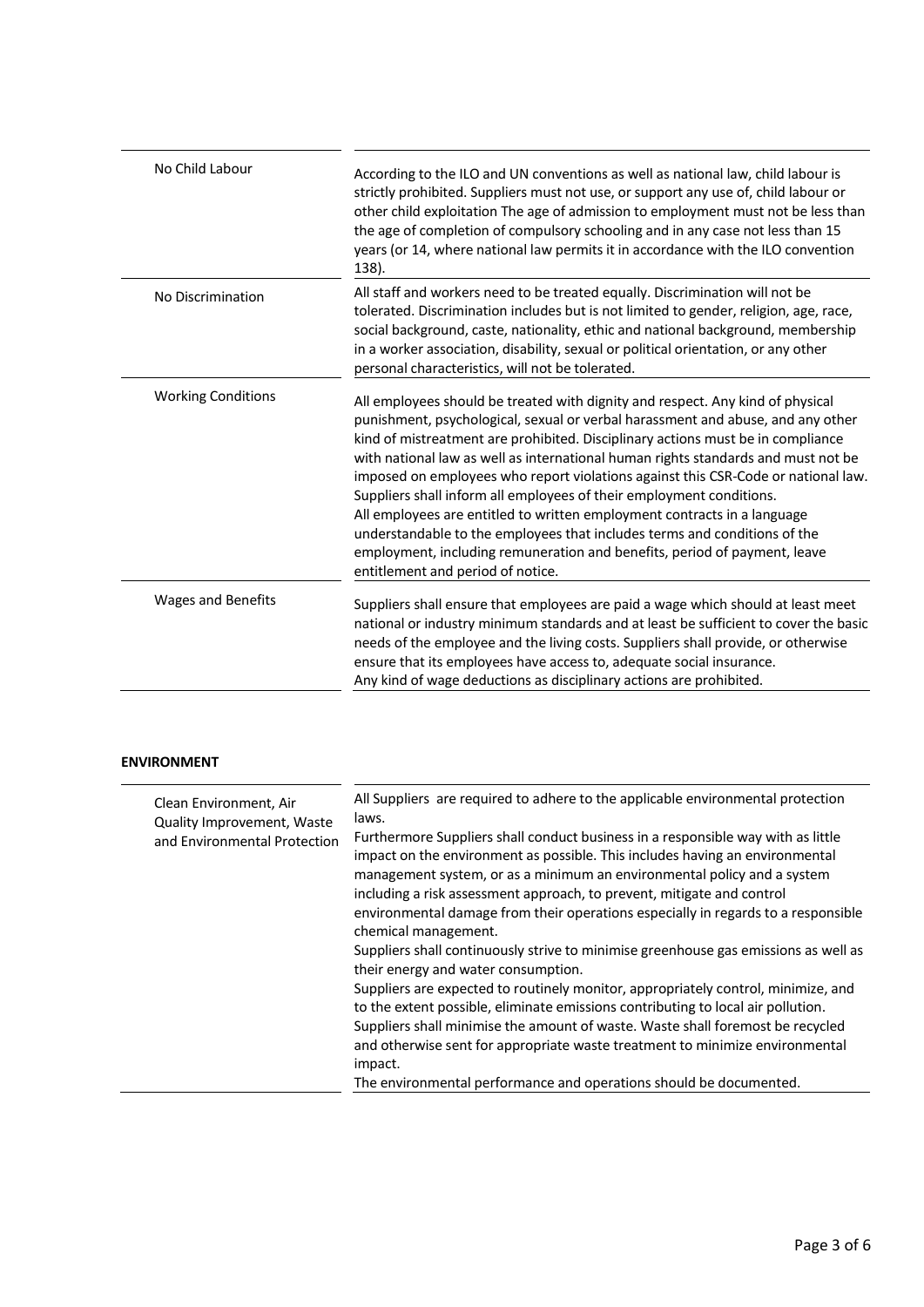## **ANTI-CORRUPTION**

| Anti-Corruption and Bribery | We do not tolerate any kind of bribery and fraudulent misrepresentations of the<br>origin of the raw materials or goods we are sourcing. The adherence to this and the<br>rejection of any abuses regarding then payment of taxes, fees and government<br>royalities is expected from every business partner. Additionaly, we do not support<br>money laundering, neither directly connected to our business practices, nor<br>regarding to other practice in which your Suppliers are involved in. This also implies<br>to the acceptance of gifts, which we do not support in this context. |
|-----------------------------|-----------------------------------------------------------------------------------------------------------------------------------------------------------------------------------------------------------------------------------------------------------------------------------------------------------------------------------------------------------------------------------------------------------------------------------------------------------------------------------------------------------------------------------------------------------------------------------------------|
| Compliance                  | We expect our Suppliers to strictly adhere to international and national laws or<br>regulations in regards to:<br>- Fraud, Extortion, Money Laundering and Trade Sanctions<br>- Fair Competition<br>- Conflicts of Interest<br>- Taxes, Fees and Royalties<br>- Privacy and Data protection                                                                                                                                                                                                                                                                                                   |
|                             | Furthermore we expect our Suppliers to ensure no connection or support to any<br>terrorist activities.                                                                                                                                                                                                                                                                                                                                                                                                                                                                                        |
|                             | It must be ensured that anyone who raises a concern in good faith will not face<br>retaliation of any kind including threats, harassment, reduced hours, release from<br>employment or any other negative consequence.                                                                                                                                                                                                                                                                                                                                                                        |

# III. CONFLICT MINERALS AND CONFLICT-AFFECTED AND HIGH-RISK AREAS (CAHRA)

## **Suppliers that are involved in Supply Chains of Minerals from Conflict-Affected and High-Risk areas (CAHRA**)**, as defined by the European Conflict-Mineral Declaration, are subject to an enhanced duty of care.**

A dedicated **overview of CAHRAs** is available at the website of the Responsible Minerals Initiative (RMI) and a binding list will be made available by the EU and its national Federal Instituts. We recommend to regularly check the provided CAHRA list on the websites accordingly. With enforcement of the EU Conflict Minerals Regulation on 01. January 2021, the corresponding legal requests will have to be complied with.

### **Currently the definition includes: tin, tungsten, tantalite and gold** (herein reffered as 3TG).

In case the definition European Conflict-Mineral Declaration changes/amplifies the described rules and processes apply upon the new definition.

According to the EU Conflict Minerals Regulation the following regulations apply to all business partners:

- 1. A dedicated **Conflict-Minerals Policy needs to be in place and implemented** that includes a a risk management system based on the OECD due diligence guidance in order to identify, assess and mitigate risks in the supply chain. The Conflict-Minerals Policy must be provided to Clarios EMEA.
- 2. Business practices, such as the **sourcing, processing or trade** of tin, tantalum, tungsteen, their ores and gold, from or through any CAHRA, should be traced, transparent and made available. This must be done by **making use of the "Conflict Mineral-Reporting-Template" (CMRT)** available on the website of the Responsible Mining Initiative (RMI).

To mitigate risk, we expect our Suppliers to carefully choose and check its business partners, located in the defined countries/ areas and ensure adequate precautions on any CSR violations.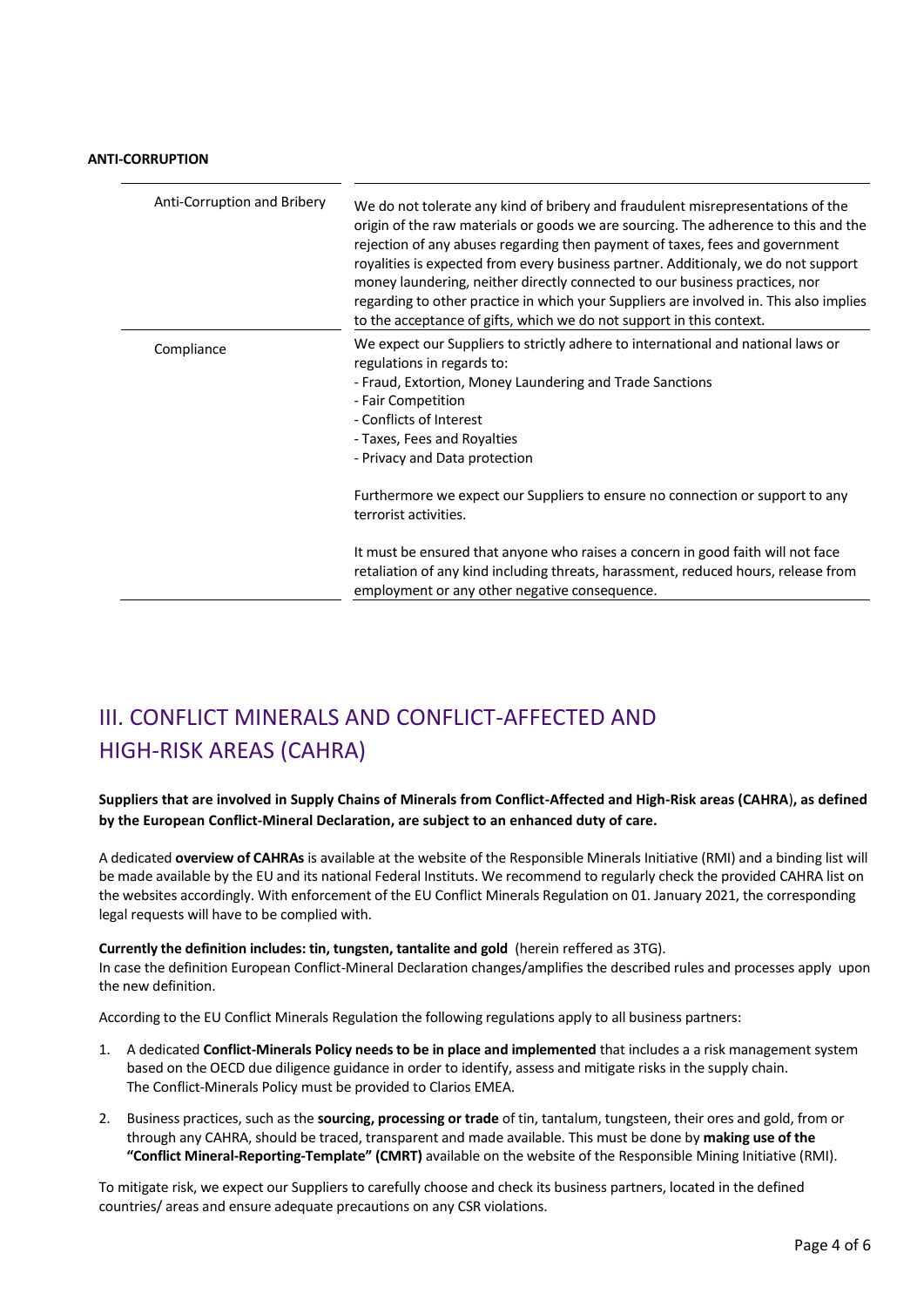However, we are aware that under specific circumstances sourcing operations or business relationships cannot be avoided. In those cases, we expect our Suppliers to communicate the same to the responsible buyer immediately. Moreover, we expect a close monitoring of the compliance matters for those business practices subject to 3TG and/ or taking place in CAHRAs. The documentation and evidences of compliance should be made available on demand.

# IV. CRISIS MANAGEMENT

## **Should any kind of Corporate Social Responsibility incident occure, an immediate notification to our CSR-responsible is**

**expected.** Furthermore, a root-cause-analysis should be prepared and derived after consultation with our representatives.

- Any infringement of the described key conditions ("II. KEY CONDITIONS OUR PRINCIPLES AND EXPECTATIONS OF THE BUSINESS PARTNERSHIP") in this CSR-Code.
- Any circumstances or activities leading to potential high risks on unethical working practices as mentioned in this document that we as a responsible acting organization would like to prevent.
- Potential high risks or incidents based on the origin or transit of minerals and metals in relation with CAHRAs.
- Serious incidents at your production/ processing sites, such as site collapses, serious fires, accidents or any other incident where live and limb of your staff is in danger or that led to deaths and/ or severe injuries.
- Serious incidents which result or will result with a reasonable degree of certainty in a high level of Non Governmental Organisations (NGO) and/ or media attention.

Contact data:

Clarios Germany GmbH & Co. KGaA Am Leineufer 51 30419 Hannover Germany

Marco Coelho; Director Procurement EMEA Oliver Schrader; CSR Management EMEA E-mail: csr-emea@clarios.com

# V. MONITORING

We as Clarios focus on the future, as well as the positive impact we can have today. As we expect our Suppliers to operate with the same high standards that we apply to ourselves, we are undertaking several activities to secure and enhance compliance in the supply chain:

| Self-Assessment Questionnaire<br>(First Party Audits)        | The assessment is containing pre-formulated questions as well as space for advanced<br>answers with special focus on your Corporate Social Responsibility performance and due<br>diligence measures.                                                                                       |
|--------------------------------------------------------------|--------------------------------------------------------------------------------------------------------------------------------------------------------------------------------------------------------------------------------------------------------------------------------------------|
| On-site Visits through Clarios EMEA<br>(Second Party Audits) | We reserve the right to conduct own on-site visits at your organization's premises with the<br>focus is on your Corporate Social Responsibility measures and supply chain due diligence<br>activities only.                                                                                |
| Audits on behalf of Clarios EMEA<br>(Third Party Audits)     | In addition to above-mentioned verification formats, we reserve the right to conduct third<br>party audits at your organization's premises in order to verify the social and environmental<br>compliance performance according to our minimum standards as described in this CSR-<br>Code. |